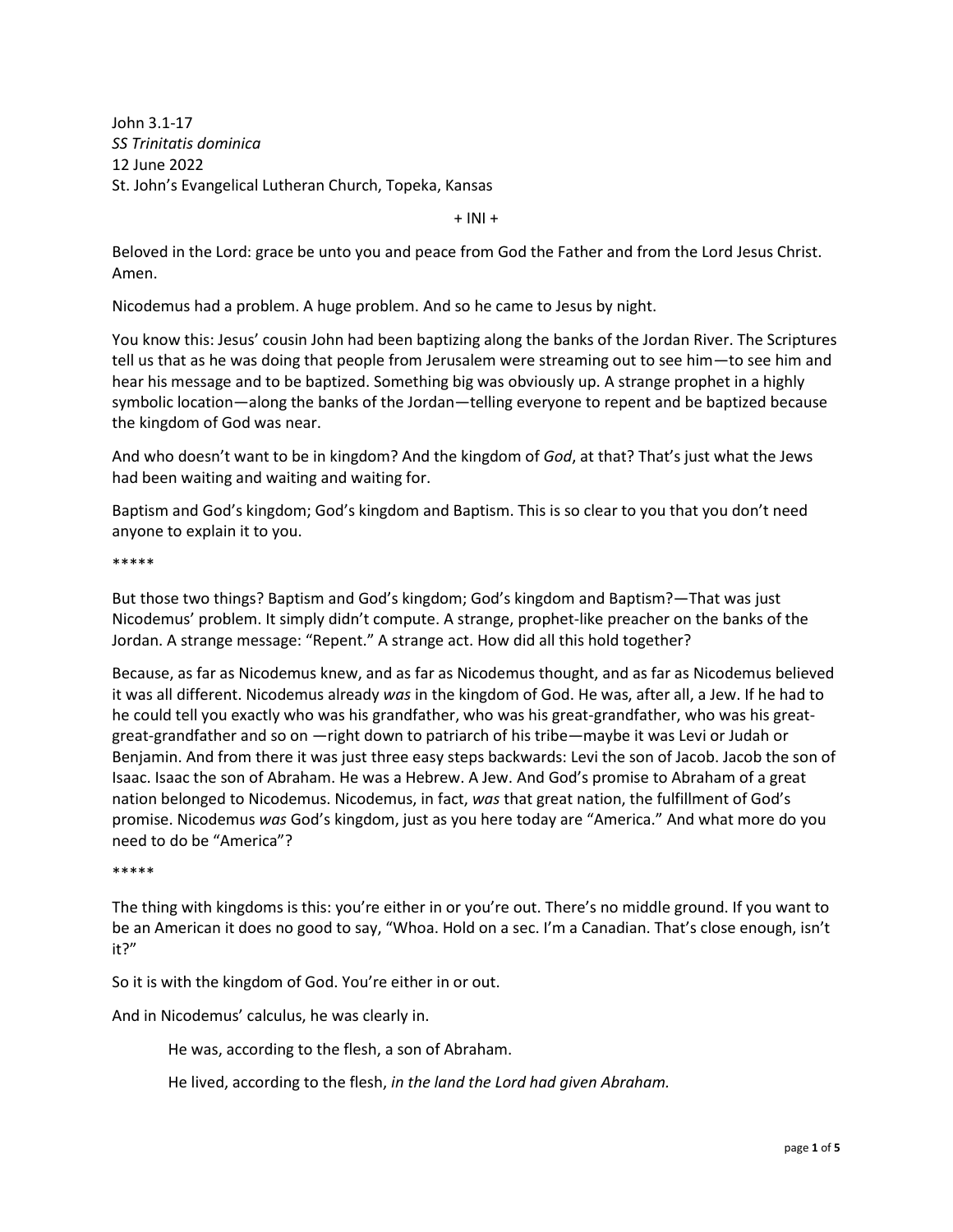He was, according to the flesh, circumcised.

He could show you that, too, if you cared to see.

And his manner of life, according to the flesh, was to the highest standards of the law the Lord had given to Moses.

He was a Pharisee. Known for his punctilious keeping of the law. So punctilious, in fact, that his own people, the kingdom of God according to the flesh, had raised him up as their leader. A member of the Sanhedrin. Just an all-around darn good Jew.

## \*\*\*\*\*

Fellow-redeemed: that Pharisee is hardly dead. And you know him well. Or at least you should.

He's the one who, like Nicodemus, looks at the respect he's held in by others and deduces from that that the Lord God holds him in the same regard.

He's the one who, like Nicodemus, knows that the respect he's held in well-deserved. He's kept his nose clean! Lives a "good life!" And deduces from that the Lord God regards his clean life and clean nose with the same approval.

He's the one who, like Nicodemus, thinks of his wonderful ancestry and their good fortune and the good fortune he enjoys because of them and deduces that God is equally pleased with it and gives such a temporal gift an eternal valence.

He's the one who, like Nicodemus could show you his circumcision, could point out his name on the rolls at a church, or the pious books on his shelf, or the pious jewelry he's wearing, and deduce God's great pleasure in him for all of it.

He's the one who, like Nicodemus, judges himself *according to the flesh*. And when that judgment fails, as it's bound to fail, he changes his fleshly rubric so that he can fit.

Now look, if you're having trouble figuring out who he is, let me give you a few hints.

He's not your holier-than-thou co-worker—or your tree-hugging neighbor.

He's not your sanctimonious wife who doesn't like it that you don't pitch in around the house or your demanding husband up to whose high standards you can't ever seem to live.

He's not that family down the street that puts on a good appearance of having it all together or the cool kids at your school.

If you're worrying about them, you're missing the point. They don't matter. You do.

That Pharisee—the one who's not quite yet dead? You're him; and he's you.

You're the one, after all, who triangulates between yourself, what everyone else thinks of you, and what God does.

You're the one who's made up a rubric you can follow, followed it well enough for you, and come to the conclusion that the good Lord is pleased as punch with you.

You're the one living in the flesh who's figured all this out according to the flesh. If I'm so-andso, and my last name is thus-and-such, and I've avoided doing this-or-that, and people—some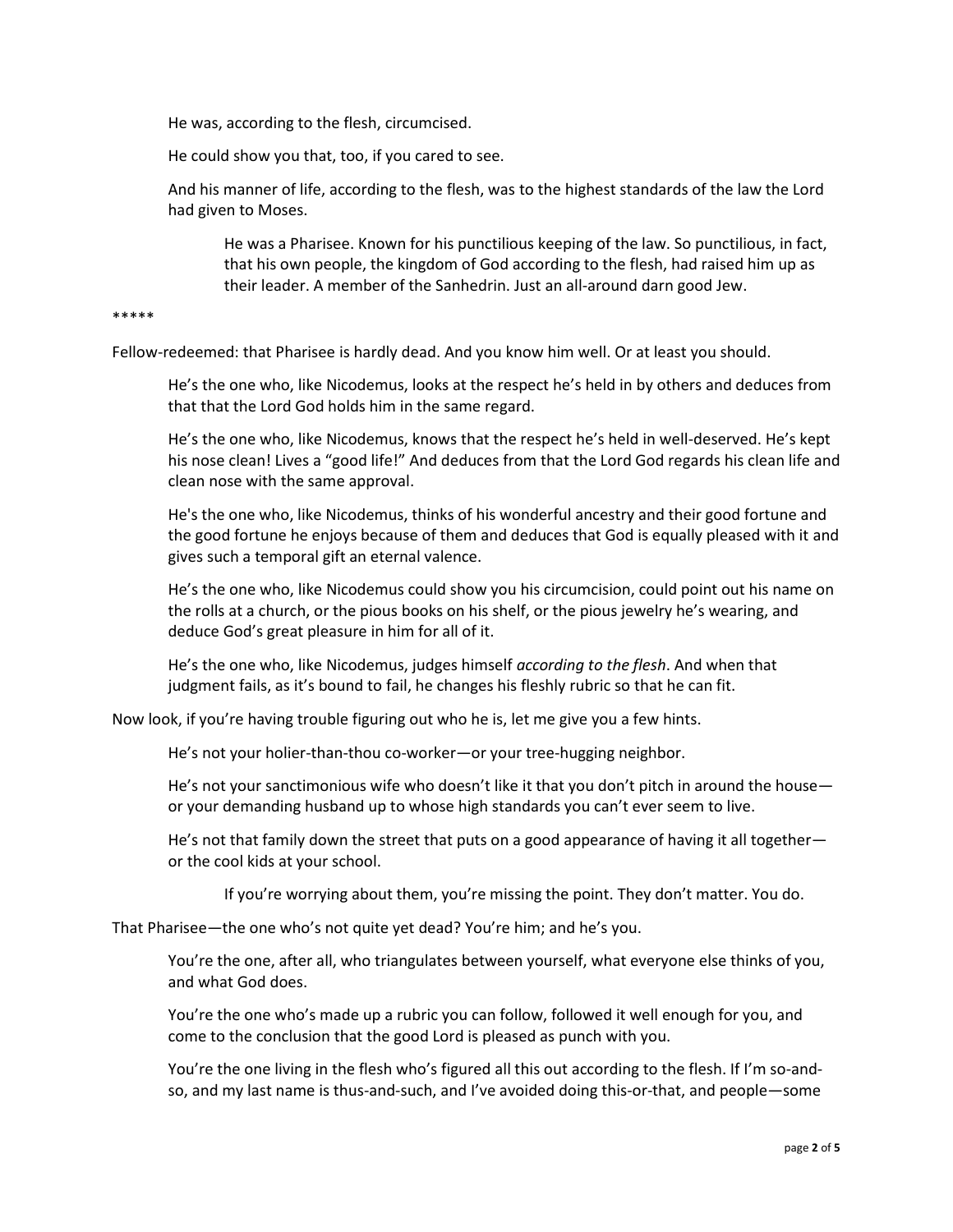people, at least—hold me in that kind of esteem, well, then, the Lord God Himself must be just as giddy about me as I am about myself. I jus' wanna thank You. I jus' wanna thank You. I jus' wanna thank You Lord for makin' me me!

\*\*\*\*\*

Poor Nicodemus.

Because now this strange preacher on the Jordan has come along and told him none of that's worth a pinch. You're either in a kingdom or not. No two ways. And Nicodemus' entire world was shattered. If it was repentance and Baptism and birth from above that placed you in the kingdom of God, then what of all that other stuff? Heritage and inheritance? Circumcision and ancestry? Who I am and what I do? Nicodemus could've had all that he had, been all that he was, and a lot more, and—so that crazy preacher and baptizer along the Jordan—he still lacked. Having everything he had nothing. For he didn't have the kingdom of God.

And neither do you if you establish yourself before God *according to the flesh*. The successful child of church-going parents. The popular guy. The family everyone envies.

\*\*\*\*\*

Now, I suppose the big question in your minds must be: "Why?" Why would God ever be so displeased with Nicodemus that no matter what Nicodemus was or wasn't according to the flesh, had or hadn't according to the flesh, it didn't give him an entrée into the kingdom of God?

No hold onto your hats. Because the answer's more surprising than you might think.

It's because in measuring *himself* according to the flesh, Nicodemus had taken measure of *God*  according to the flesh.

Let me say that again. Nicodemus stood on the outside of the kingdom of God looking because, in measuring *himself* according to the flesh, he had taken measure of *God* according to the flesh.

And the gracious Lord won't be measured in that way. It's a diminishment and annihilation of His mercy and grace in His Son Jesus Christ. A dimunition and destruction of everything *He* is and everything *He* has and everything *He* has done.

Jesus put it to Nicodemus this way: "You are a teacher of Israel. And these things—you don't them?"

It was as if Nicodemus had read the whole Old Testament with his eyes closed.

How had the Lord "created" Israel except by drawing them through the water of the Red Sea on dry ground?

How had the Lord ensconced them in the Land of Promise except by drawing them across the Jordan with the water piling up on the upstream side?

Had Nicodemus not read the Lord's promise in Ezekiel that He would restore Israel by cleansing them with purifying waters and restoring in them His Spirit (Ezek 36)?

You can know all those things, and yet have the entire Old Testament—the entire Bible—be a closed book. Because it makes *no sense according to the flesh.*

And yet, what did Israel do to force the Lord's hand to lead them out of Egypt? Nothing.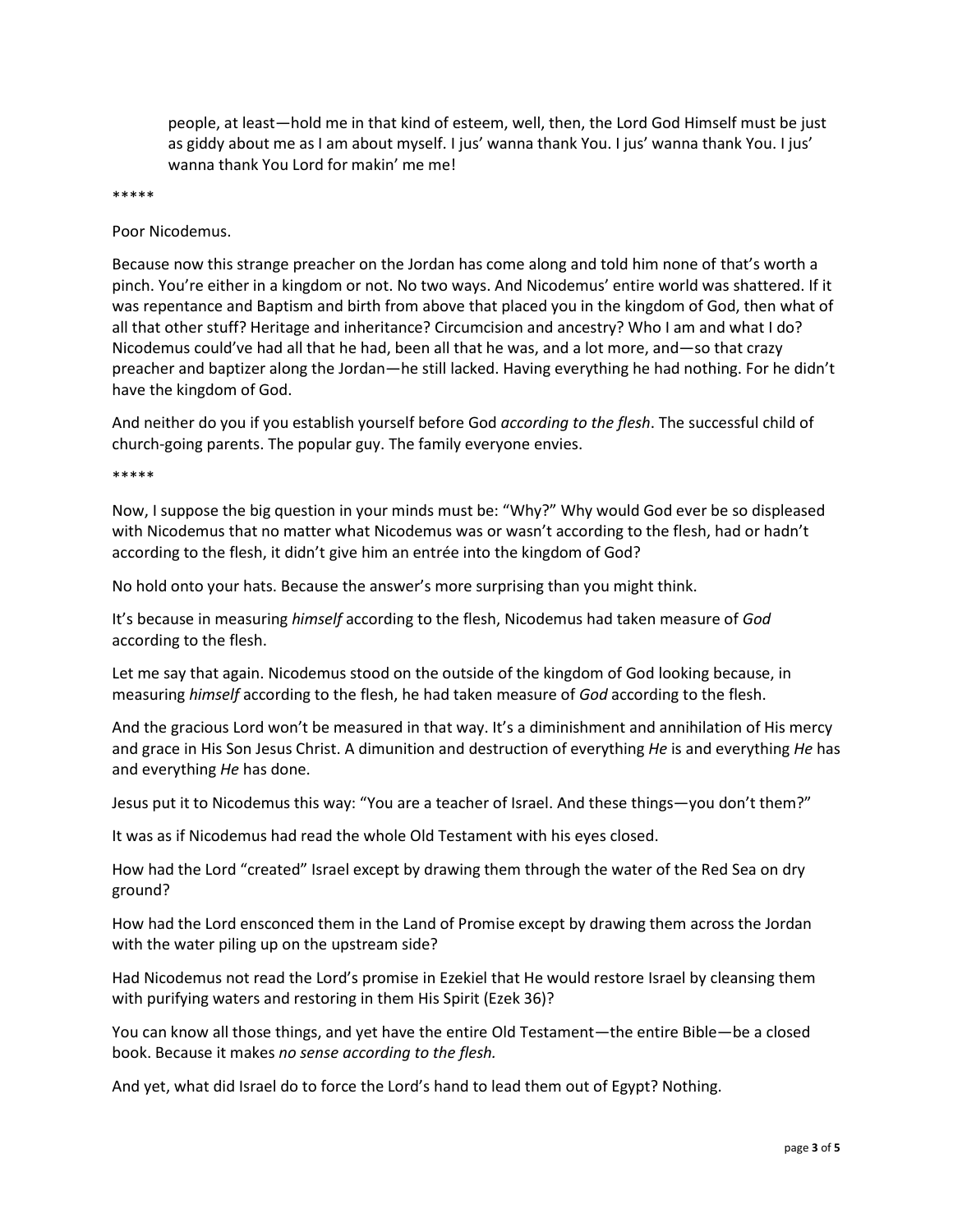What had Israel done to part the waters of the Red Sea or make the Jordan stand up on its hind legs? Nothing.

And what could wayward Israel do—willfully and from the heart set on a path of self-destruction and wanton wandering from God—what could wayward Israel do to turn themselves around? Nothing. A will wills what a will wills. And a will that's evil can will nothing but evil. A will that doesn't want God cannot by definition desire Him. A soul dead in trespasses and sins can't breathe life into itself. Who takes care of that? The will? You?

## \*\*\*\*\*

You see, that's the inexplicable thing about it all: wayward Israel. A slave nation. A dead soul. An evil will. What in the world could the good Lord want with such a thing? How does a sinful nation bring Him glory? How does a slave nation express His power and might? What business does God, who loves life, who gives life, want with the stench of spiritual death? And why would a holy, good, just God want to deal with a human will hell-bent on evil?

The answer, *according to the flesh*, is that He doesn't want anything to do with any of it. And the ethical entailment of that is a self-improvement plan. That's the plan Nicodemus had adopted.

But then you've taken the wrong measure of God and you've misread the entire Old Testament.

Because God *did* choose a slave nation—and delivered them.

God *did* take a weak nation, pooped out after 40 years of wandering around aimlessly in the desert, and ensconce them in a land flowing with milk and honey.

As little as that slave nation could part the Red Sea; as little as that weak nation could dam up the Jordan so they could walk across it—so little could they have escaped their slavery and weakness and sin and death … unless the Lord Himself had done the most unlikely thing: love them, and have mercy on them, despite themselves.

A God according to the flesh could never bring Himself to do such a thing. A God according to the flesh rewards righteousness and strength and heredity and breeding according to the flesh.

But that is not the God of Israel. Never was. Never will be.

Instead, the God of Israel does for you what's entirely out of your control. He saves you. And that's the entire point Jesus is making to Nicodemus.

After all, Nicodemus is right: you can't crawl back into your mother's womb and get born a second time.

But the Lord can and does and wishes to *give* the birth from above—your Baptism.

When the Israelites were bitten by poisonous snakes, they fell by the dozen and the score and the hundreds and the htousands. They were dead meat. The could do nothing except die. But not the Lord. He loved them. Not for anything they had done. They were thankless brutes. But, inexplicably, He loved them. And had mercy on them. And for them He did what they couldn't. No poultices. No medicine. He just had Moses put the bronzen serpent on the pole and gave them the simplest command: "Look." Which is to say, "Trust. Have faith." And they were healed.

For crying out loud: if you've been baptized into Christ—and every one of you here has—that's *exactly* how the Lord has worked in your life. He took a sin-loving, God-hating, death-dying, hell-bound you and by water and His Spirit—which is to say, by Baptism—He swapped it all. The Greater Serpent, the Only